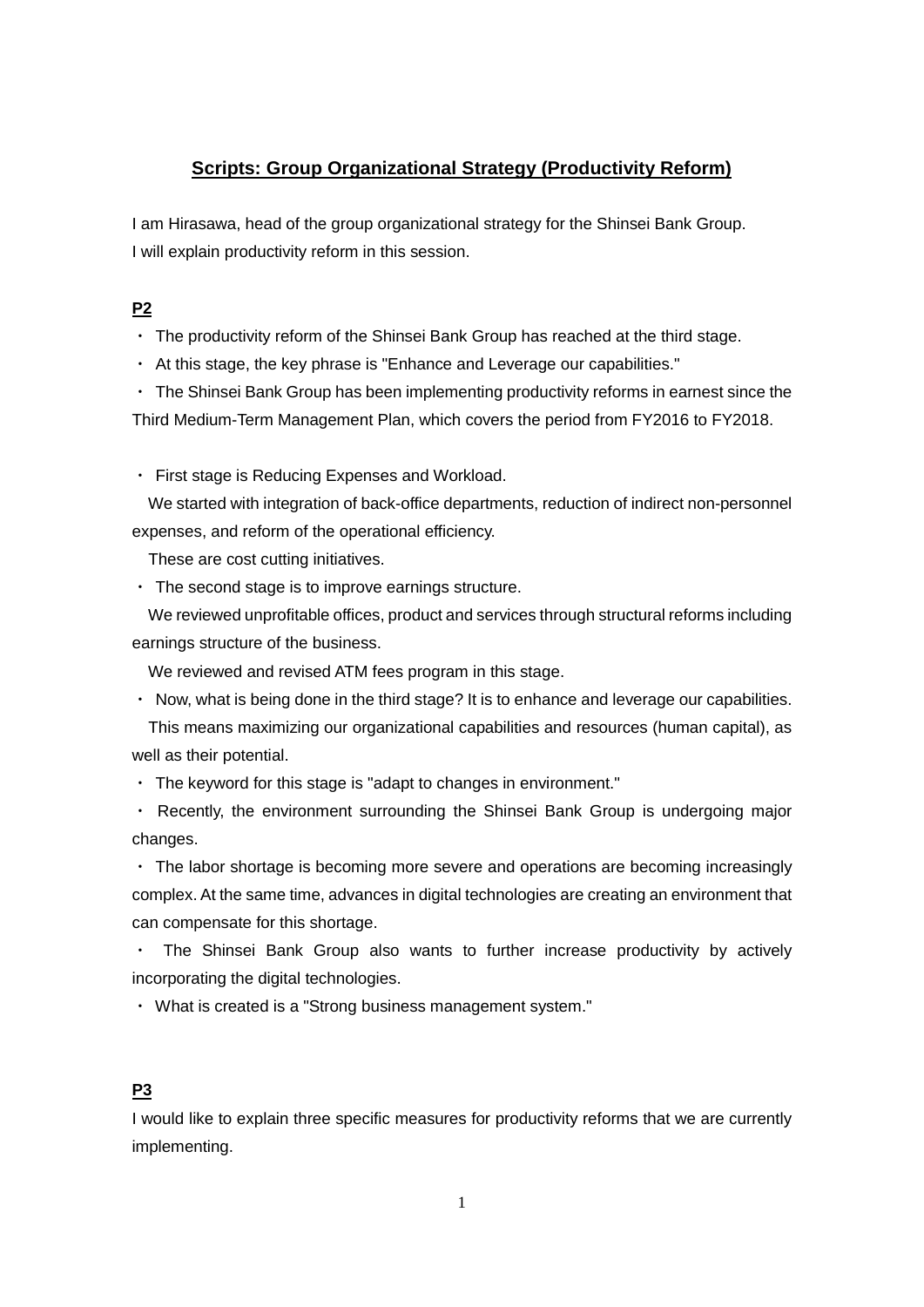- ・ Branch Optimization
- ・ Cost Structure Reforms
- ・ Operational Innovations

These three points are the specific measures.

## **P4**

・ With regards to optimization of the branch channel, this can be broadly divided into two categories.

・ The first is the unmanned Lake ALSA branch, and in other word, Lake ALSA's digital shift strategy.

・ Another is the manned branch of Shinsei Bank.

## **P5**

・ Please let me elaborate our digital shift strategies for the Lake ALSA.

・ The lifestyles of our customers have been changing dramatically over the past few years.

・ As an example, smartphones have become indispensable in everyday life.

・ These digital-native customers account for an important share of Lake's customers.

・ The Lake ALSA enhances the provision of products tailored to customer lifestyles, through the Web.

 $\cdot$  The customers can complete the entire process from application to contract on the Web. In addition, it is now possible for them to carry out transactions without a cash card.

・ Through these activities, we have created an environment that enables us to provide customers with money quickly when they need it, which is an important point for customers.

・ Our digital shift strategy is to provide value that meets the lifestyles of our customers, especially smartphones, so that they can choose from.

・ But this is not enough.

・ We are taking measures to improve customer convenience through the use of the Web, but we need to make our customers more aware of it.

・ Real meaning of "Awareness" is to bring the customers the feelings such as "I like it" when using it.

・ For this reason, we have introduced non-interest-bearing products for only applications on the Web, and are implementing other measures that enable customers to choose from not only convenience but also product features.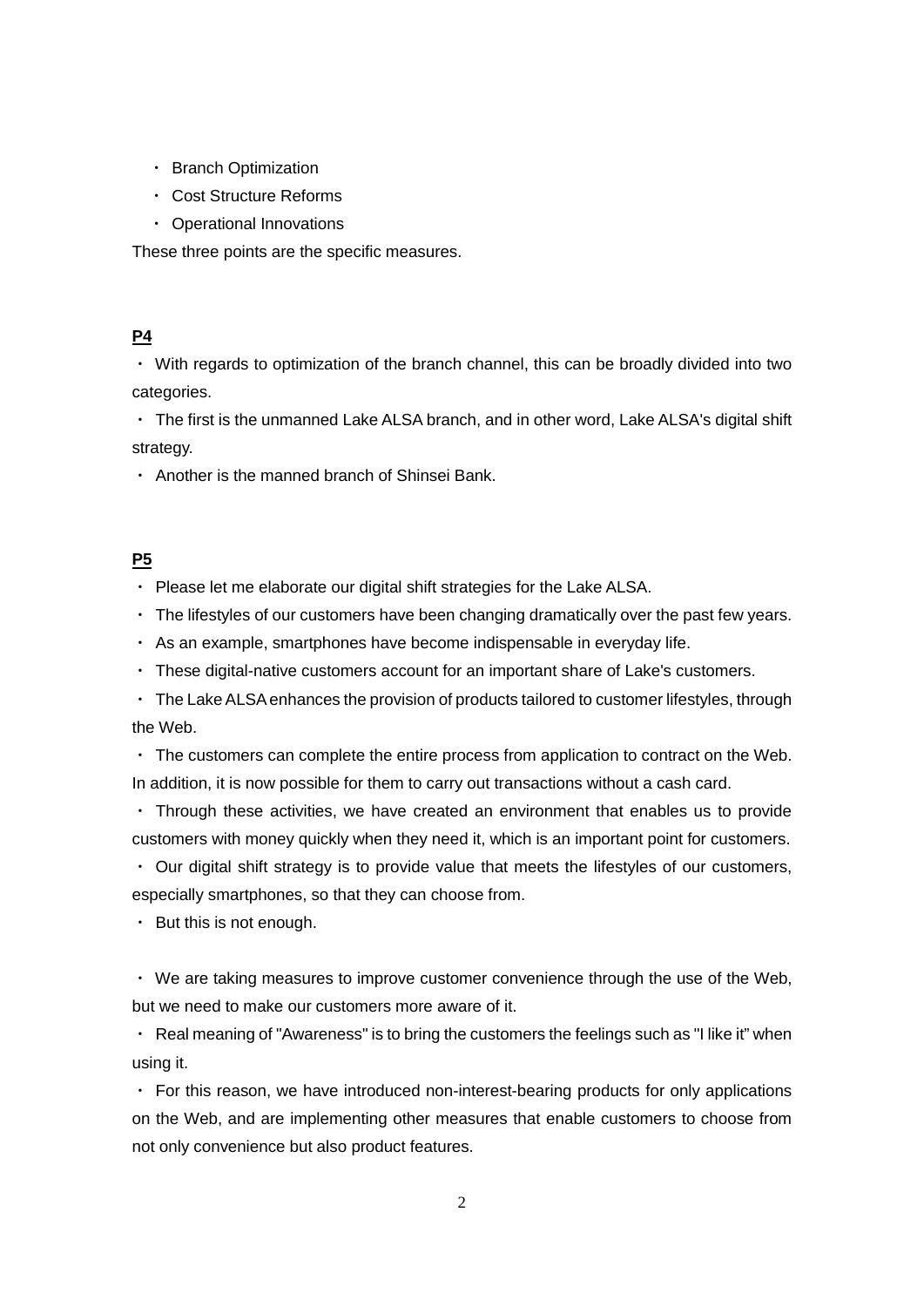## **P6**

・ If the digital shift strategy advances and the level of awareness and Web usage improves further, the value of the unmanned branches will become low.

・ Looking ahead, we will review our branch channel strategy to identify the timing at which Web usage will drastically increase at once, and review the ideal format of the unmanned branch.

・ At the same time, we are shifting our resources to the enhancement of our Web channels in order to further improve customer convenience.

#### **P7**

・ Next, I will explain the manned branches of Shinsei Bank.

・ On January 30, we announced closure of the Sendai and Hiroshima branches at the end of July and also plans to create a five-area coverage structure.

・ However, we will continue to maintain a framework that can respond to customers nationwide.

・ This may cause some people to worry about declines in services. No worries.

・ Banks have two businesses for Individual Business and Institutional Business. Let's explain each of them.

#### **P8**

・ Internet banking for Individual Business is progressing. Customers can do business without going to the branches. We will continue to build a framework that is highly convenient for customers.

・ Of course, some people choose their products carefully through face-to-face services and careful communication. There are relatively many such customers in major metropolitan areas.

・ We will increase the number of consulting staff and increase the number of consulting booths that provide asset management consultations to these customers in order to respond accurately to their needs.

#### **P9**

・ Next is the business for Institutional Business.

・ We will cease operating bases in Sendai and Hiroshima, but as you know the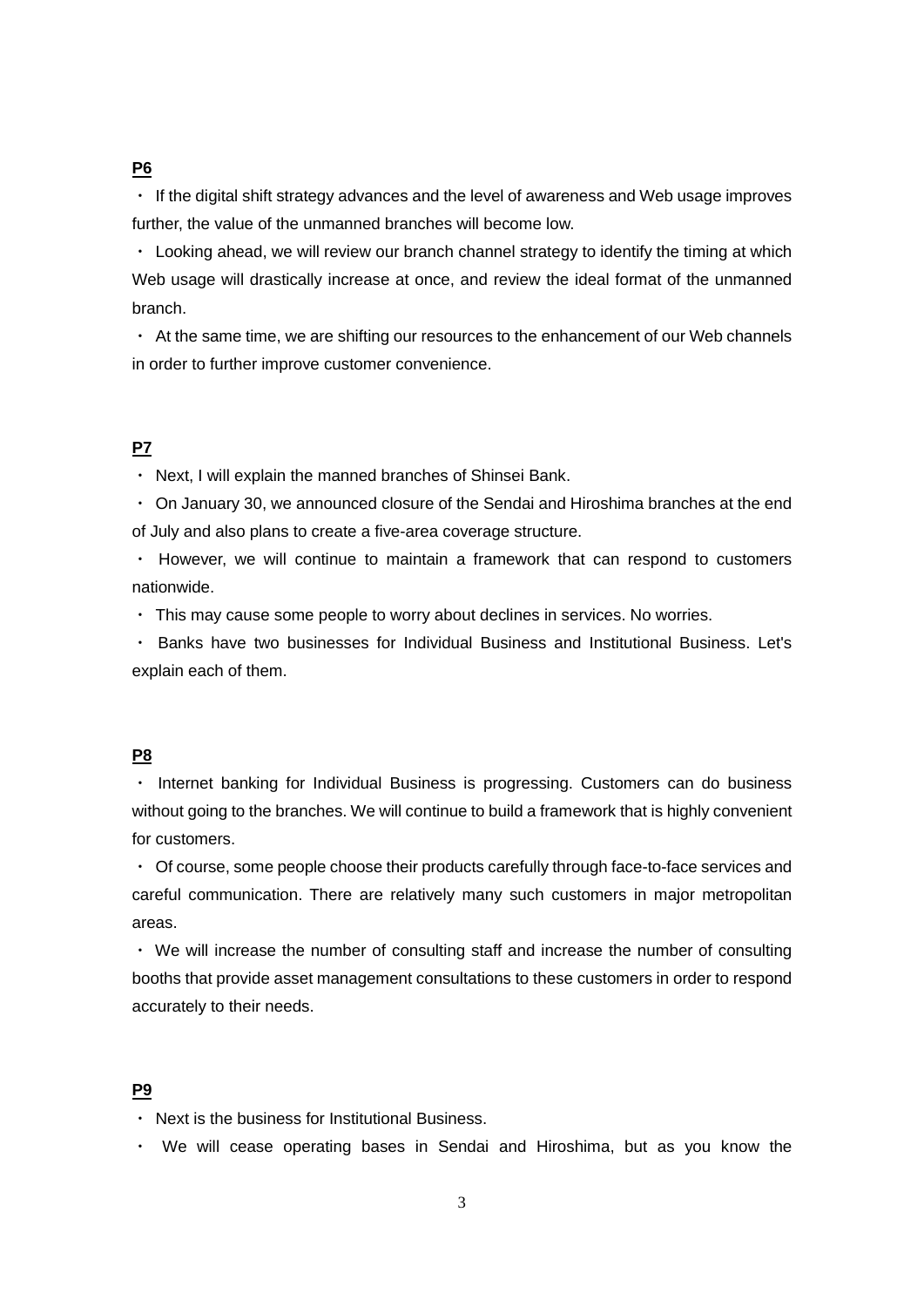transportation network is steadily developing.

・ It does not take time to transport from Tokyo to Tohoku and from Osaka to Hiroshima.

• On the other hand, Sapporo and Fukuoka, where growth is expected in the future, take time from Tokyo and Osaka will remain as a base.

・ By leaving a nation-wide signage, we will continue to maintain contact with local customers.

・ The five-area structure, comprising the Tokyo metropolitan area, Osaka area, and Nagoya area, plus Sapporo and Fukuoka, will serve as a physical base for communication with customers as a complete branch channel.

• At the same time, we are shifting our employees to growth areas, such as structured finance, while placing them in major metropolitan areas by improving the efficiency of our offices.

#### **P10**

・ The second specific measure relates to the implementation of Cost Structure Reforms.

・ Among the reforms initiatives, we are focusing on cost structure reforms in the IT field.

・ As I mentioned at the beginning, cost structure reform itself has already started in the first stage.

・ However, we were unable to fully implement the structural reforms in the IT sector.

・ Because we were focusing on upgrading the accounting system at that time.

・ Expenses in the IT field are considerable for the Group as a whole. This is an area that must be launched.

・ Last year, we completed the renewal of the accounting system, which was a factor behind the delayed launch.

・ The location of the Shinsei Bank Group's data center is shown in the map of the next page.

### **P11**

・ The Group as a whole has eight data centers nationwide.

・ We have here identified a significant opportunity for cost structure reforms.

#### **P12**

 $\cdot$  On a company-wide basis, there are roughly two bases in each of the companies, including backup centers while there are eight such centers for the Group-wide basis.

・ Another is the change in need for physical space as technology evolves.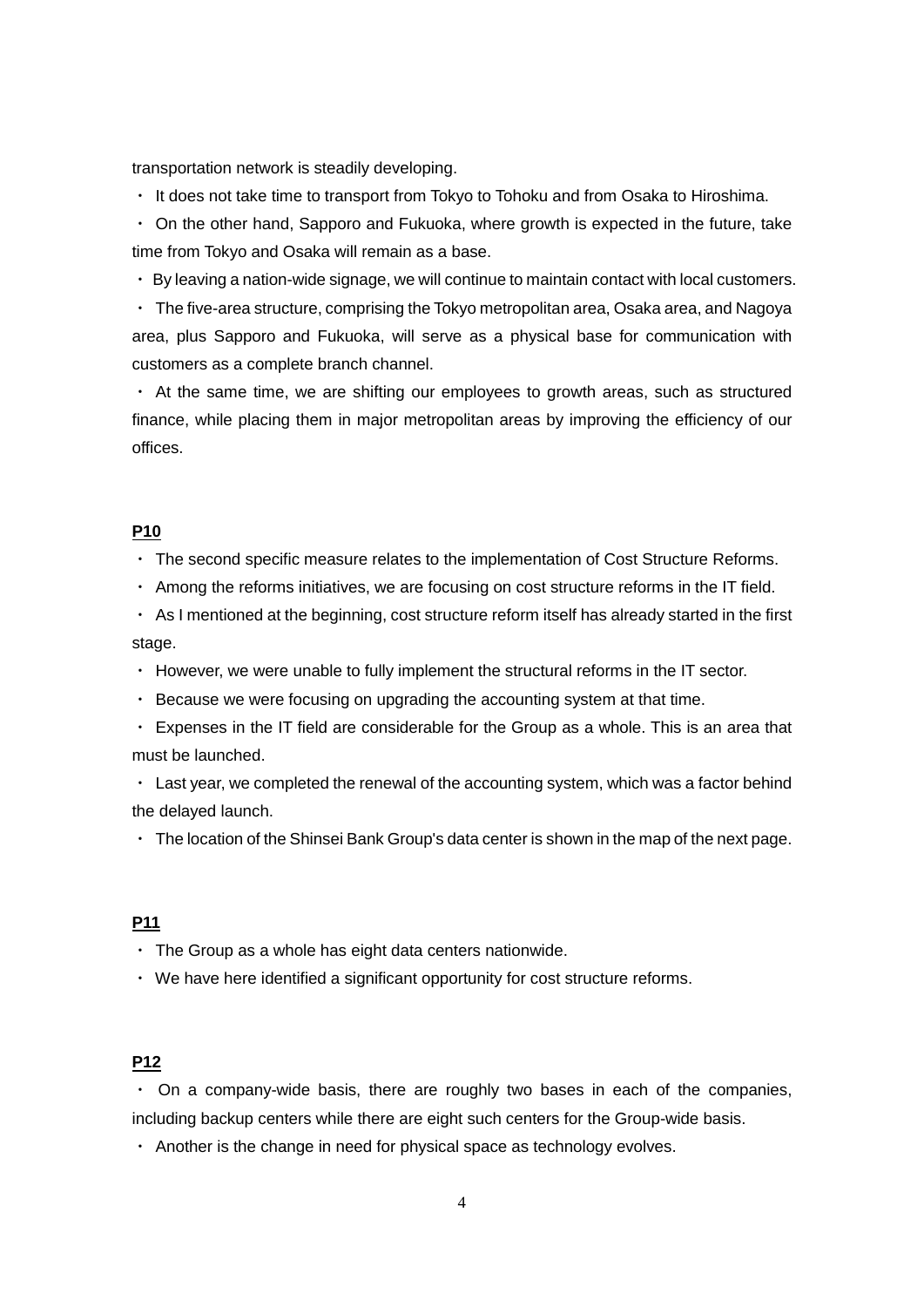・ These centers are a warehouse of physical servers, so to speak.

・ Shinsei Bank has moved ahead of its competitors in shifting from a host computer to a client server.

・ This initiative was revolutionary in financial industry in 2000.

・ But 20 years after the initiative, the peak of this physical server has become a pile of the fixed costs.

・ There are thousands of physical servers in the Group as a whole. Space, electricity, maintenance personnel..

・ In addition, it was a factor that prevented the smooth deployment of IT in response to flexible changes in business.

・ With the advancement of technology, we have created an environment where we can build systems that differ from those in the past.

・ We will begin full-scale structural reforms in the IT field.

## **P13**

- ・ We are currently working on two main areas.
- ・ One area is the consolidation of data centers.
- ・ As a precondition for this, we will develop full-scale and group-wide use of the cloud IT.
- ・ As a result, it is not necessary to keep physical servers.
- ・ This implies space of the data centers can also be squeezed, and the eight data centers can be consolidated into as many as two centers, including the back-ups.
- ・ Another area is the integration of the Group's IT operations.

・ With the consolidation of data centers, the maintenance and operation of systems can be consolidated.

#### **P14**

- ・ There are three main objectives for implementing such initiatives.
- ・ The first objective is optimization of costs.
- ・ Second objective is to improve the efficiency of system development.

・ By leveraging various architectures on the cloud IT system, we can efficiently advance development.

・ Finally, the third objective is to strengthen collaboration among the entire Group regarding IT.

・ This enables the Group to promote integrated IT design and operations, enabling the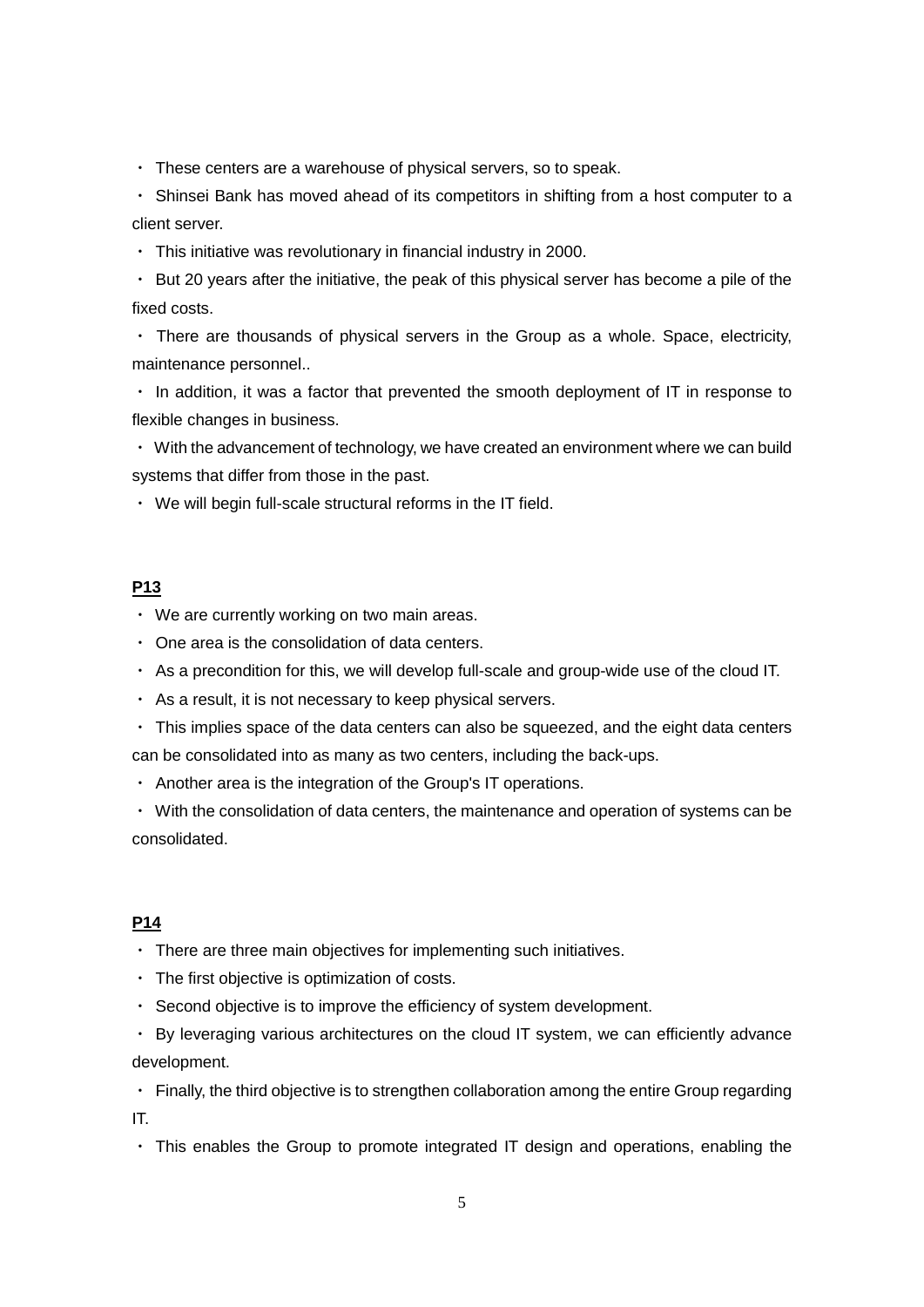efficient coordination of IT across the Group.

・ The reform of the IT cost structure will go beyond simply reforming expenses. We will aim for management system that is not based on individual companies but based on the Group as a whole. This is capable only for Shinsei Bank Group.

#### **P15**

・ Finally, the third specific measure is Operational Innovations.

・ In this section, we explain our efforts in two areas: Business Process and Operations Digitization , and Working Environment Reform.

#### **P16**

・ The first is Business Process and Operations Digitization.

・ The digitization has been progressing with tremendous speed, and there are many things that we can do this year that we couldn't do last year.

・ In addition, the lower installation costs have created a room to use digital technologies in operations that had formerly been postponed.

・ Through these tools, we are exploring the possibilities of digitization from all perspectives.

・ Specific initiatives will be described later, we have set up a task force to examine new technologies for digitalization and their effectiveness constantly.

・ We believe that expanding the scope of utilization will lead to greater convenience for both customers and employees.

・ In addition, we will shift our human resources to the operation areas where only human can carry out, thereby increasing the added value of our overall operations.

#### **P17**

・ This slide shows the main uses of digital technology.

・ RPA is a tool that allows people to register with software in advance and perform tasks automatically.

・ Until now, the entire Group has been able to automate 100K hours of work.

・ In addition, it creates added value by ensuring customer service time for customers who require responses from branch staff.

 $\cdot$  The following are the IVR, PD, and chatbots in the call center.

・ IVR is an automatic voice response system, and PD is a system that improves efficiency.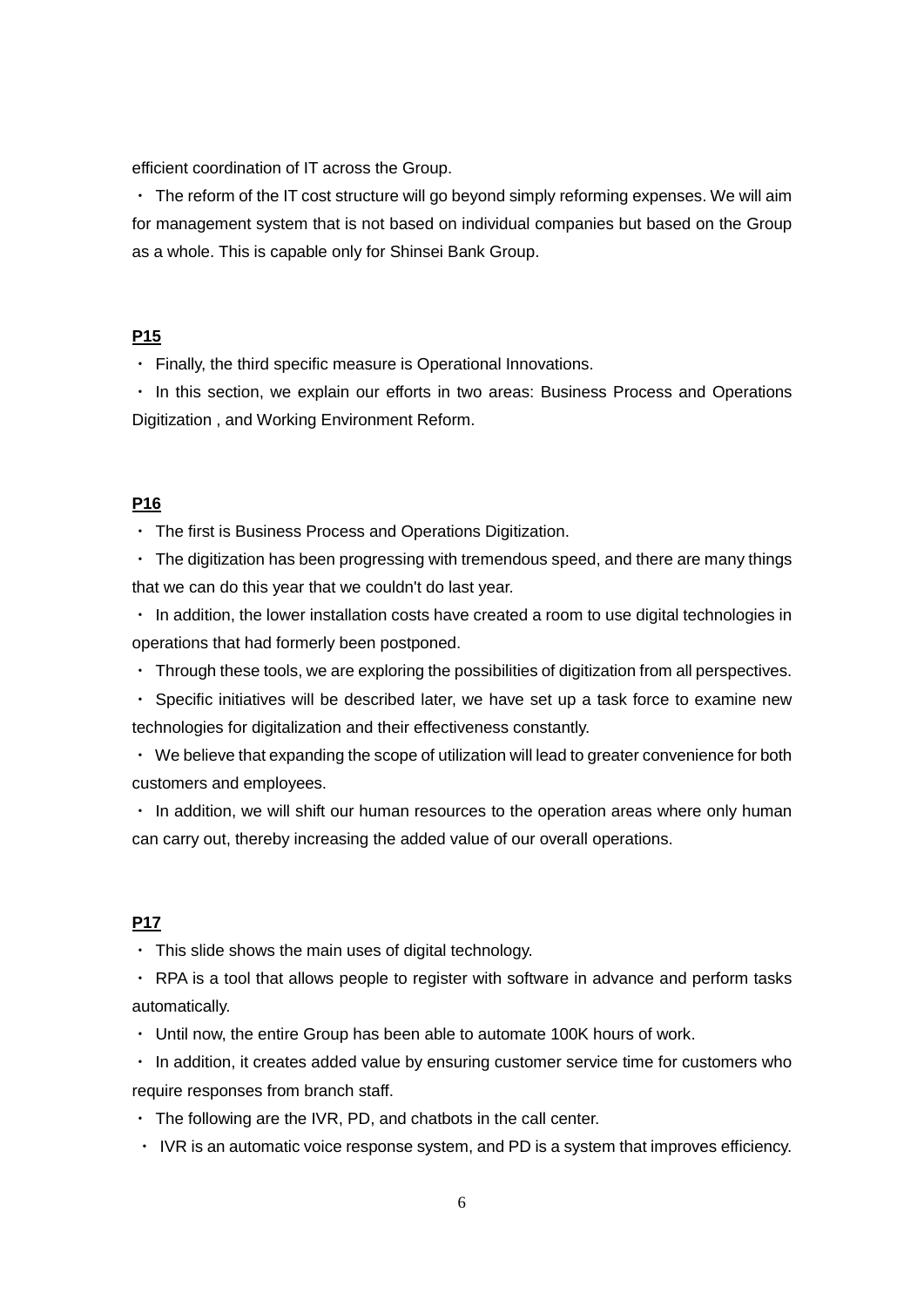By leveraging these functions, we can reduce the workload in call center operations.

・ This reduces the number of operators and helps to reduce call center space.

・ In APLUS and Lake operations, we use a reminder telephone system by using an efficient telephone system, we are able to communicate with more customers.

・ E-ordering system enables online and automated shopping-credit contract-related operations at APLUS.

・ With the introduction of e-order, we were able to reduce the workload of APLUS by 240K hours, but at the same time we were able to reduce the operational burden on franchisees and customers.

・ The above is a commitment to digitization of business processes and operations.

#### **P18**

・ Next, I will explain Working Environment Reform.

・ This refers to the creation of a comfortable working environment, which includes initiatives to improve the environment as a tangible aspect and the human resource system as an intangible aspect.

・ First, there are three main points to be addressed regarding "initiatives to improve the environment." Please look at the upper left part.

・One is the utilization of ICT tools. We are introducing communication tools such as highperformance PCs, chats, and VCs.

・ Second, to organize the mobile environment. We are promoting the introduction of laptop PCs and the improvement of wireless environments so that PCs can be used anywhere.

・ Third, effective use of office space. We reduced paper storage space by promoting paperless operations throughout our stores.

The space created by this initiative is being used to consolidate the offices of the Nihonbashi Muromachi Building. In January 2020, the headquarters of Showa Leasing, which was in Korakuen, was relocated to the Nihonbashi Muromachi Building.

We have also begun utilizing satellite offices.

・ Next, regarding the human resource system. Please look at the upper right part.

・ The Shinsei Bank Group is the first in the financial industry to take the initiative in creating a personnel system that can respond to diverse working styles.

・ The first is work-at-home. Until last autumn, we had allowed employees to work from home up to 2 days a week, but we abolished this upper limit to respond more flexibly to employees' working styles.

・ Second, staggered work hours for each employees.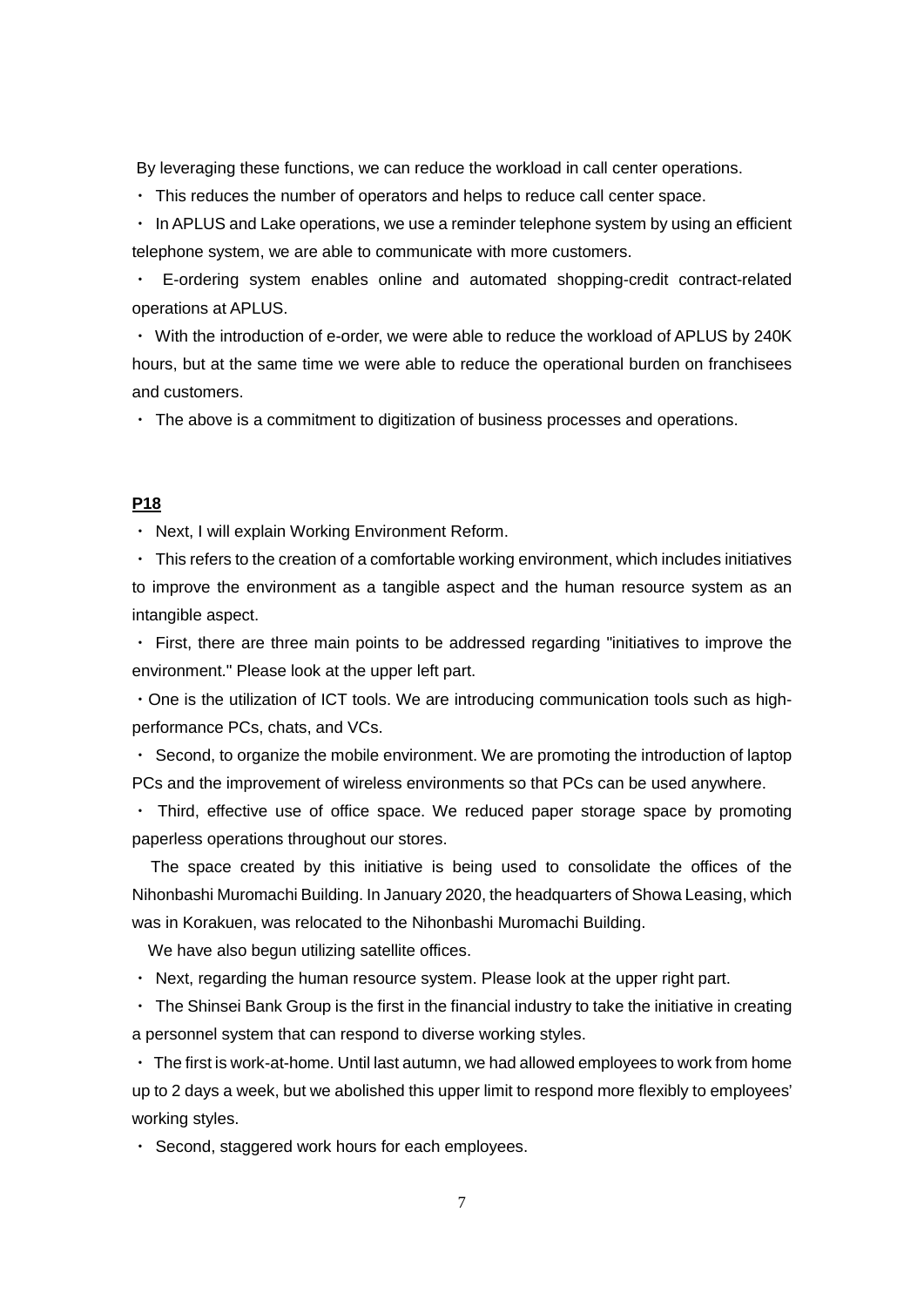・ The third is the permission on side businesses. This was the first initiative of a major bank in April 2018. We recognize the diversity of working styles of our employees and believe that this approach is effective from the perspective of securing human resources.

・ Through efforts to improve the environment and the personnel system, we will seek to "create an environment where employees can work from home and outside the office" and "facilitate smoother communication regardless of the location."

・ You may ask what the goals of these.

・ Answer is simple; we must respond to the individual lifestyles of our employees.

・ Eliminating restrictions on employees' work will enable them to make full use of their capabilities. I would like to aim for this by reforming the working environment.

## **P19**

・ So far, we have explained the three measures we are taking.

・ We believe there are three key points for each of these measures.

First, we must optimize the limited management resources of the Group.

Second, it is necessary to utilize the digital technologies that have recently evolved.

Third is to be responsive to the increasing momentum for operational efficiency.

・ The characteristics of the Shinsei Bank Group enable to function these in a fully effective manner.

・ The characteristics are "Flexibility and speed," "No restrains," and "Group-integrated management."

・ We are not as large as megabanks in terms of size, but we have competitive advantage in flexibility and swiftness.

・ In addition, the Group has a full lineup of financial functions, enabling the Group to respond flexibly as a whole.

・ The Shinsei Bank Group does not belong to any specific capital affiliation and does not need to have a presence in a specific region, as is the case with regional financial institutions.

・ The ability to concentrate management resources on responding to customer needs is an advantage for us.

・ "Group-integrated management" means that group management is not necessarily led by banks, but is based on the characteristics of each group company. At the same time, a unified decision-making system has been established within the group.

・ In April 2016, the Group's corporate functions were integrated into the Group headquarters. In April 2019, we integrated our businesses from a customer-centric perspective and integrated them into Institutional Business Unit and Individual Business Unit.